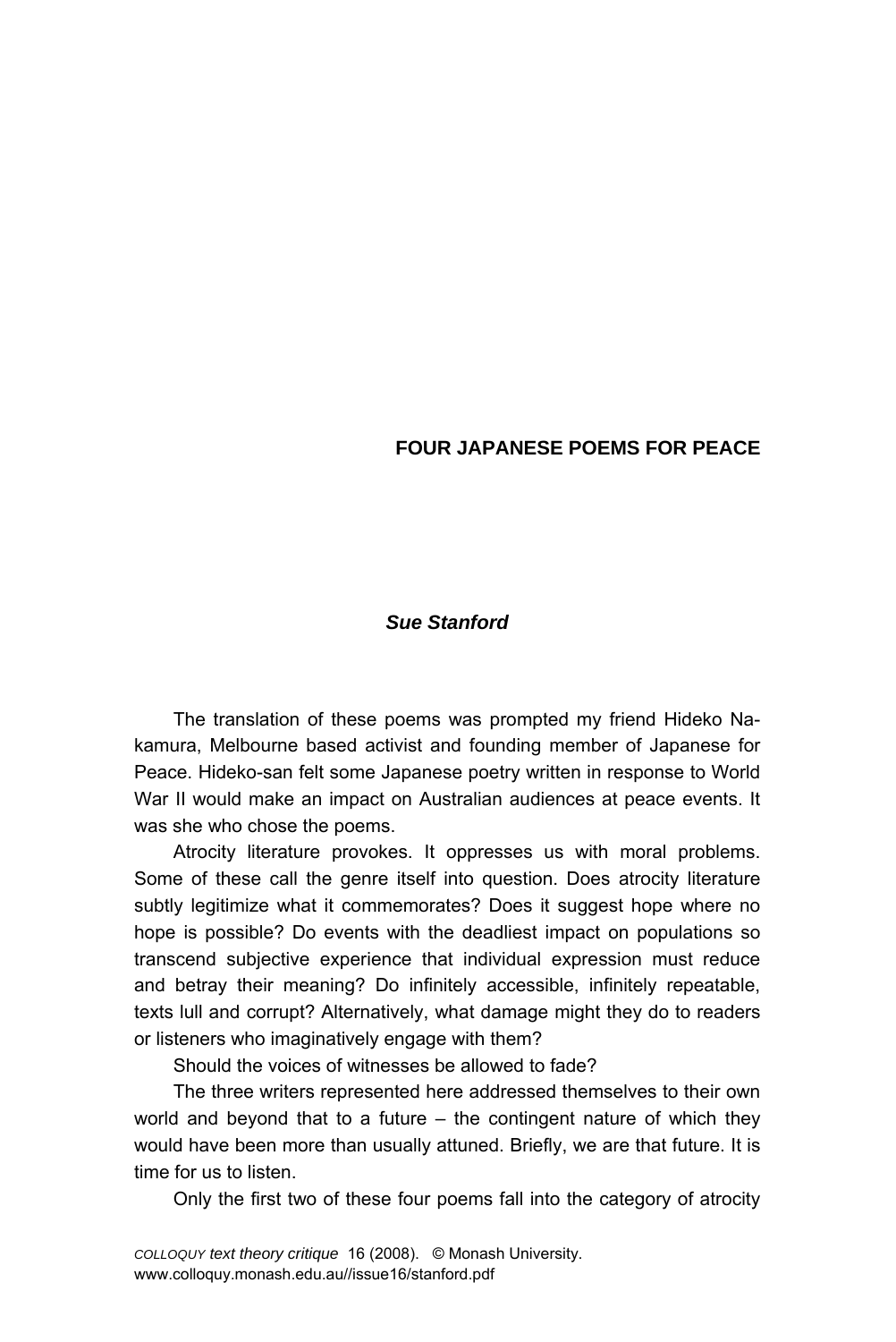literature. The latter two call for peace in other ways.

1. ëThe Skies of Hiroshimaí was written in 1952 by the 23 year old Hayashi Sachiko to document her personal experience of the aftermath of the 6<sup>th</sup> August, 1945. Sachiko was not a 'writer' under normal circumstances.

# **The Skies of Hiroshima (Hayashi Sachiko)**

That night I slept rough at last I got to the place where the survivors had gathered only Dad was there Mum and Yuuchan were deadÖ

The August sunlight reflected off the Yahata River and blocked Dad's and my cries in our throats.

The next day Dad, with an empty candy box dangling from his hand, me, with a hoe over my shoulder, trudged into the ashes of Hiroshima. Finally there, Hiroshima was full of the smell of burnt people. They smelt like scorched fish. Dad and I gingerly crossed

what was left of the ferro-concrete bridge.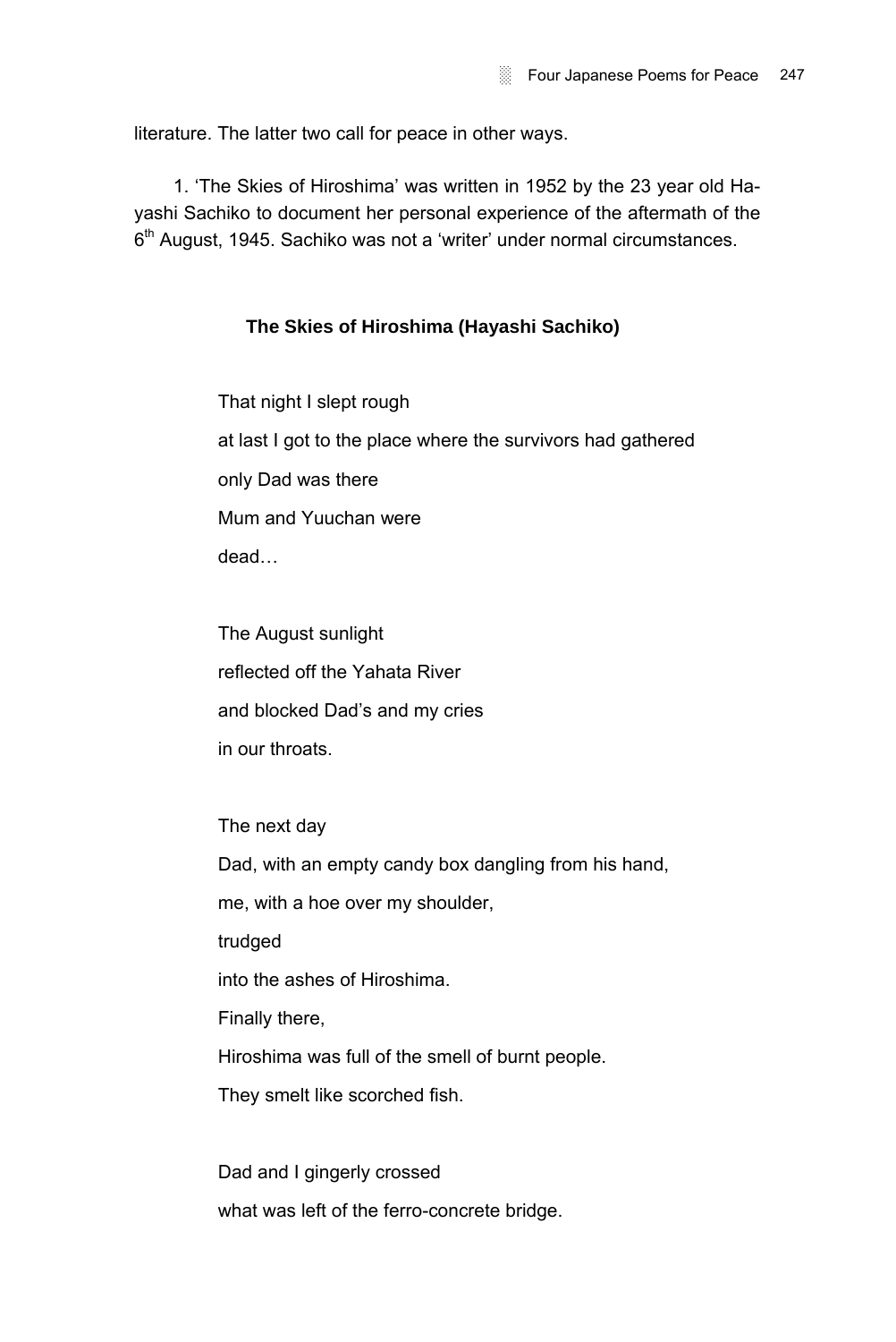### 248 Sue Stanford

Even more corpses than the day before! In the heat of midsummer their bodies had swollen up the insides protruded spirals of intestines making a faint noise. Murky yellow liquid ran from noses, from mouths, from ears and eyes. Ah, over there, I could see the warehouse wall, the ruins of the home I loved. In the well a charred kitchen knife was floating.

At the back of the kitchen the cauldron had fallen with the remains of the pumpkin we'd had on the morning of the sixth burnt on to its sides. Shards of teacups were scattered about. When I tried to drive the hoe through the roof tiles it wouldn't go. Dad crossed over the tiles and started to remove them by hand. Exhausted, his voice faint, Dad pointed. I threw away the hoe and dug. In the heat of the sun we tore up burnt tiles  $-$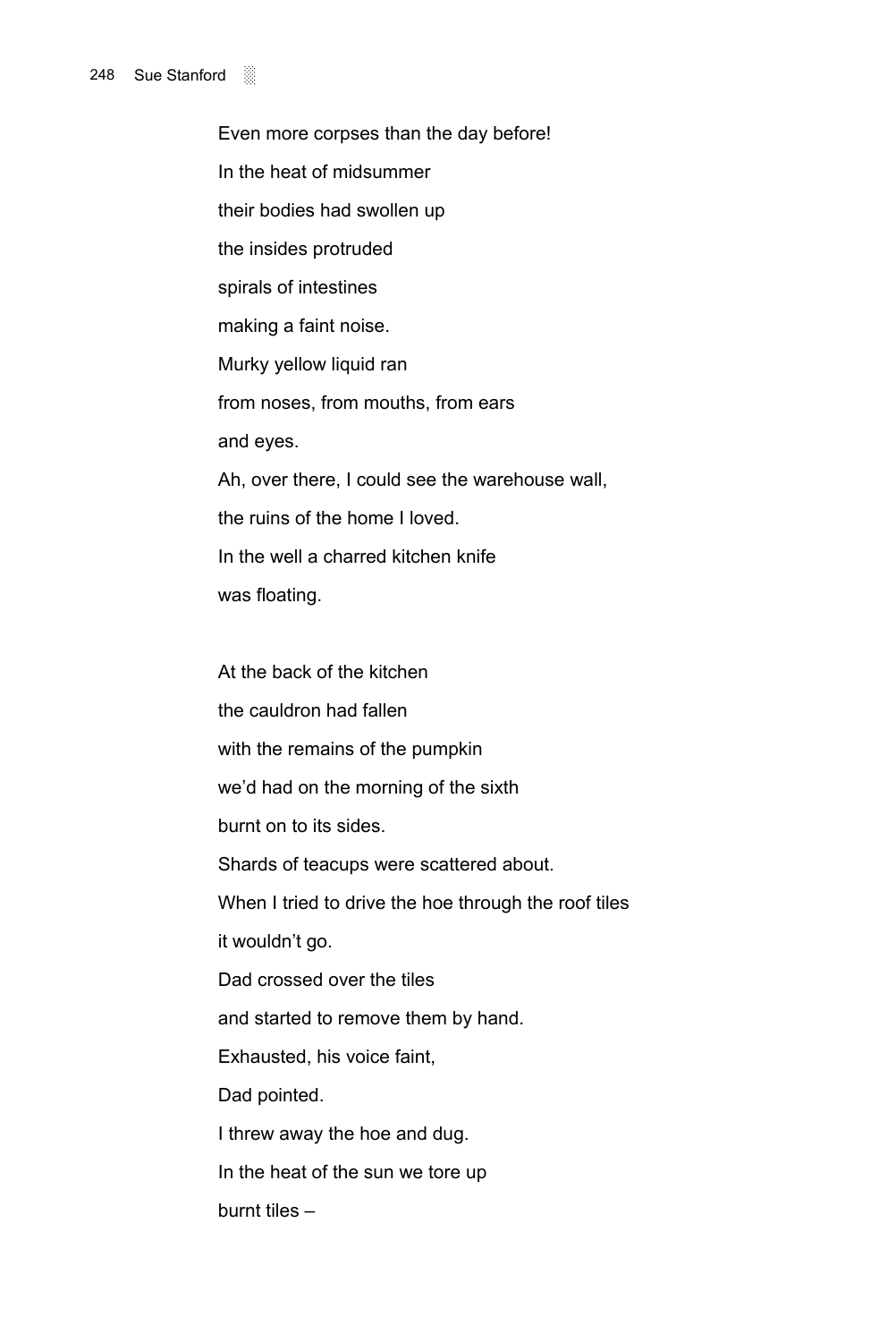$s$ ilent  $-$ 

with all our might.

Ah!

Mumís bones. Ah! when we grasped them tightly white powder blew on the wind. When Mumís bones entered my mouth they tasted so lonely. An unbearable sadness enveloped us, who had been left behind, Dad and I. Hurrying, crying out loud, the two of us picked up the bones. As we put them in the candy box they made a faint noise.

My little brother was right beside Mum. He was not only bones some of his insides hadn't burnt. They had rolled out of him. On his insides were stuck some bits of cotton from his bedding.

'I want to die!' Dad shouted out. He held my brother's remains and wept. From the ruins an iron pipe stuck up and water poured out of it like out of a fountain. Bathed in sunlight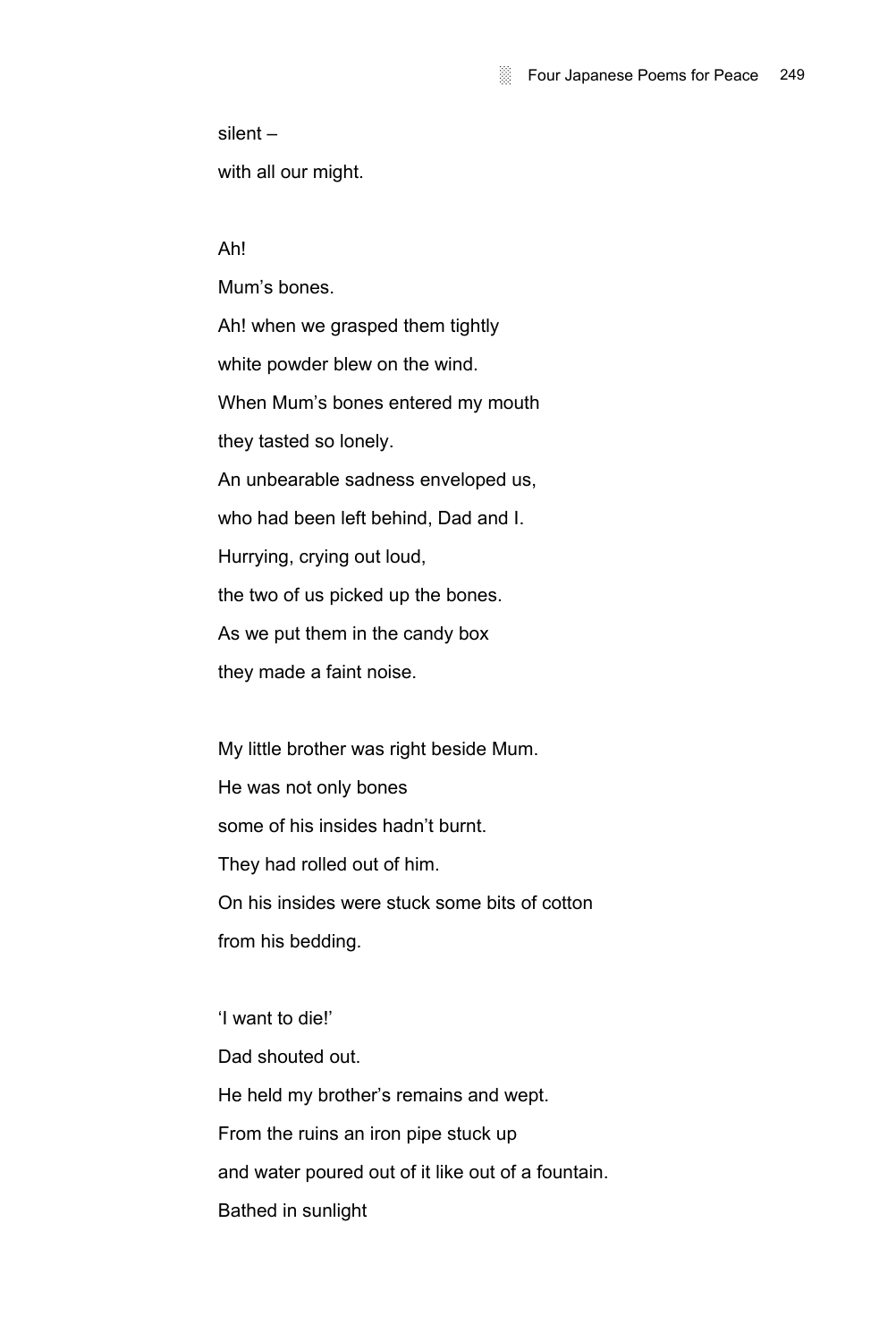### 250 Sue Stanford ░

it seemed to be the only remaining life.

I

catching some water in a cracked teacup offered it before my brother's remains. Dad took some rationed hard biscuits. I closing my eyes tightly. Dad couldn't help hearing the two voices as they were buried alive. After a while on Dad's uninjured body

spots appeared.

Dad did not want to live but feeling sorry for me who would be left behind he forced down some food.

"I'd like some grapes. Cucumber would do."

On the morning of September first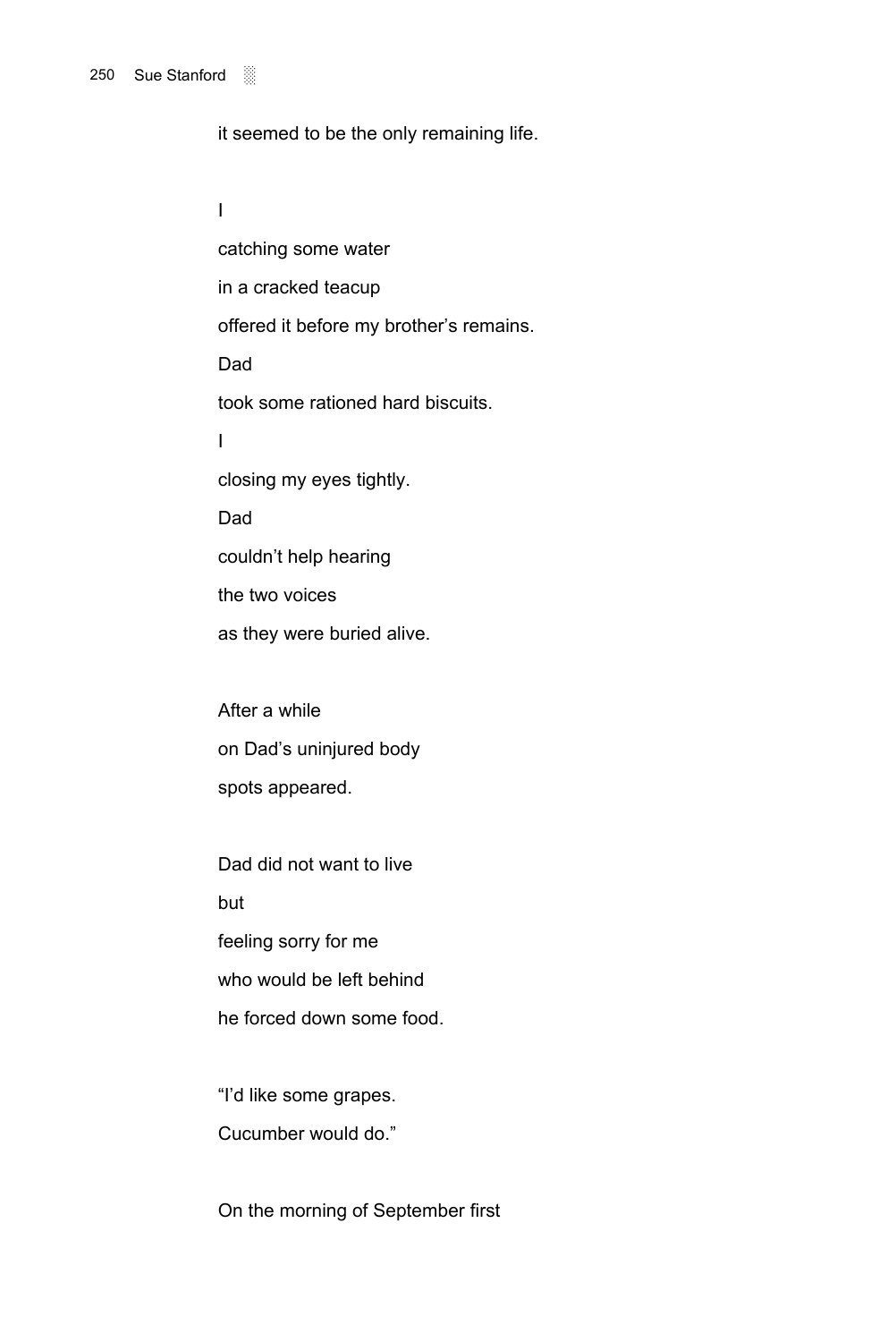I squeezed a cucumber added some sugar and made some juice.

Revived, Dad looked at me and smiled though his voice was full of tears.

Suddenly Dad looked up into the empty sky ìWhat a wind! A storm is coming. A storm," he said and sighing deeply just there and then he collapsed and stopped moving. In less than a month

I

had become totally alone.

After the flow of tears my body felt unfocused.

I looked at the river flowing in front of me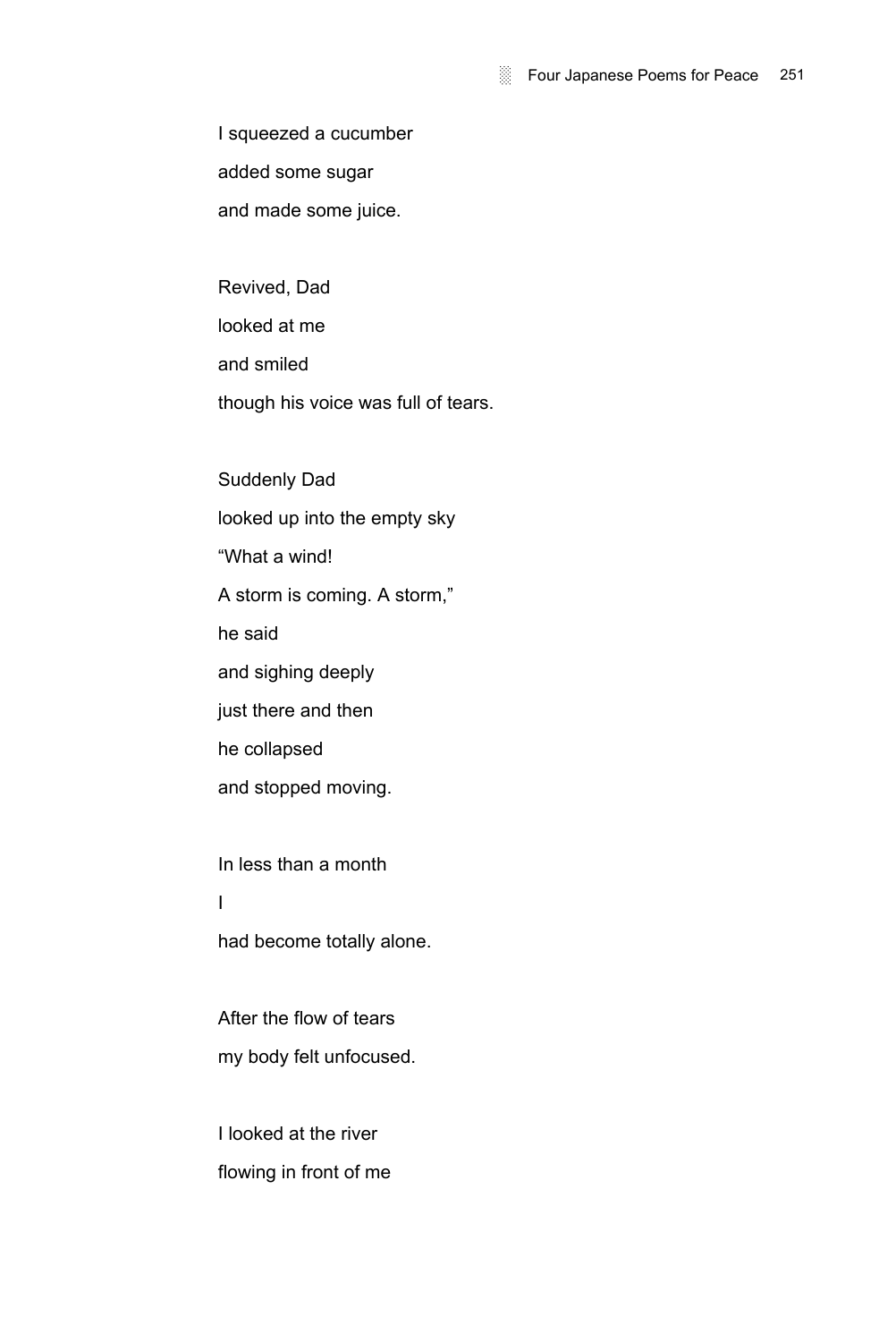the beautiful, fair weather

blue sky

of Hiroshima

# ヒロシマの空 みんじょう おうしゅう

夜 野宿して やっと避難さきにたどりついたら お父ちゃんだけしか いなかった ――お母ちゃんと ユウちゃんが 死んだよお……

八月の太陽は

前を流れる 八 幡 河 に反射して やはたがわ 父とわたしの泣く声を さえぎった

その あくる日 父は からの菓子箱をさげ わたしは 鍬 をかついで くわ ヒロシマの焼け跡へ とぼとぼと あるいていった やっとたどりついたヒロシマは 死人を焼く匂いにみちていた それはサンマを焼くにおい

燃えさしの鉄橋を よたよた渡るお父ちゃんとわたし 昨日よりも沢山の 死 骸 しがい 真夏の熱気にさらされ 体が ぼうちょうして はみだす 内臓 渦巻く腸 かすかな音をたてながら どすぐろい きいろい汁が 鼻から 口から 耳から 目から とけて流れる ああ あそこに土蔵の石垣がみえる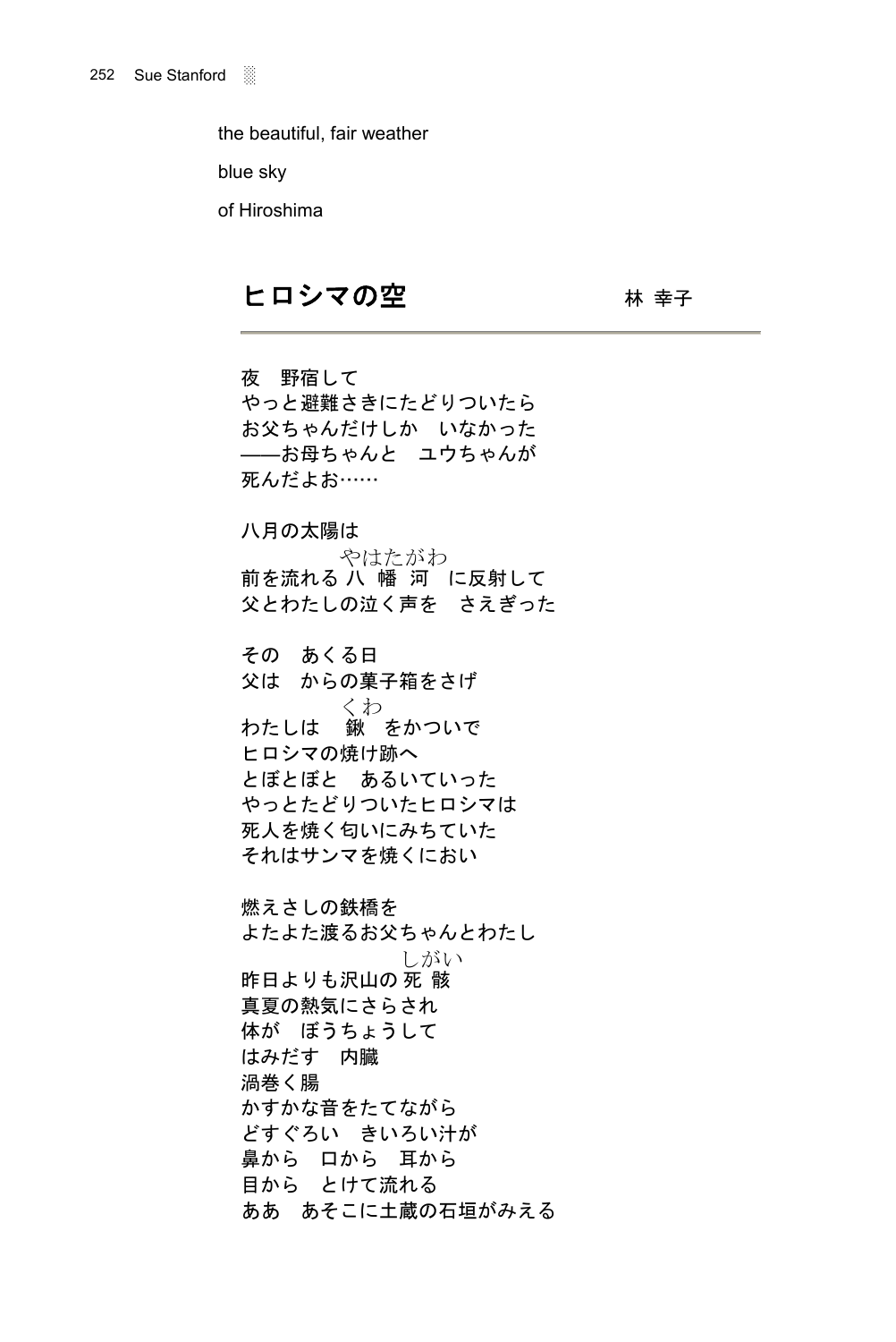なつかしい わたしの家の跡 井戸の中に 燃えかけの包丁が 浮いていた 台所のあとに お釜が ころがり 六日の朝たべた カボチャの代用食が こげついていた 茶碗のかけらが ちらばっている 瓦の中へ 鍬をうちこむと はねかえる お父ちゃんは 瓦のうえに しゃがむと 手 でそれをのけはじめた ぐったりとした お父ちゃんは かぼそい声で指さした わたしは鍬をなげすてて そこを掘る 陽にさらされて 熱くなった瓦 だまって 一心に掘りかえす父とわたし

# ああ

お母ちゃんの骨だ ああ ぎゅっ とにぎりしめると 白い粉が 風に舞う お母ちゃんの骨は 口に入れると さみしい味がする たえがたいかなしみが のこされた父とわたしに おそいかかって 大きな声をあげながら ふたりは 骨をひらう 菓子箱に入れた骨は かさかさ と 音をたてる

弟は お母ちゃんのすぐそばで 半分 骨になり 内臓が燃えきらないで ころり と ころがっていた その内臓に フトンの綿が こびりついていた

――死んでしまいたい!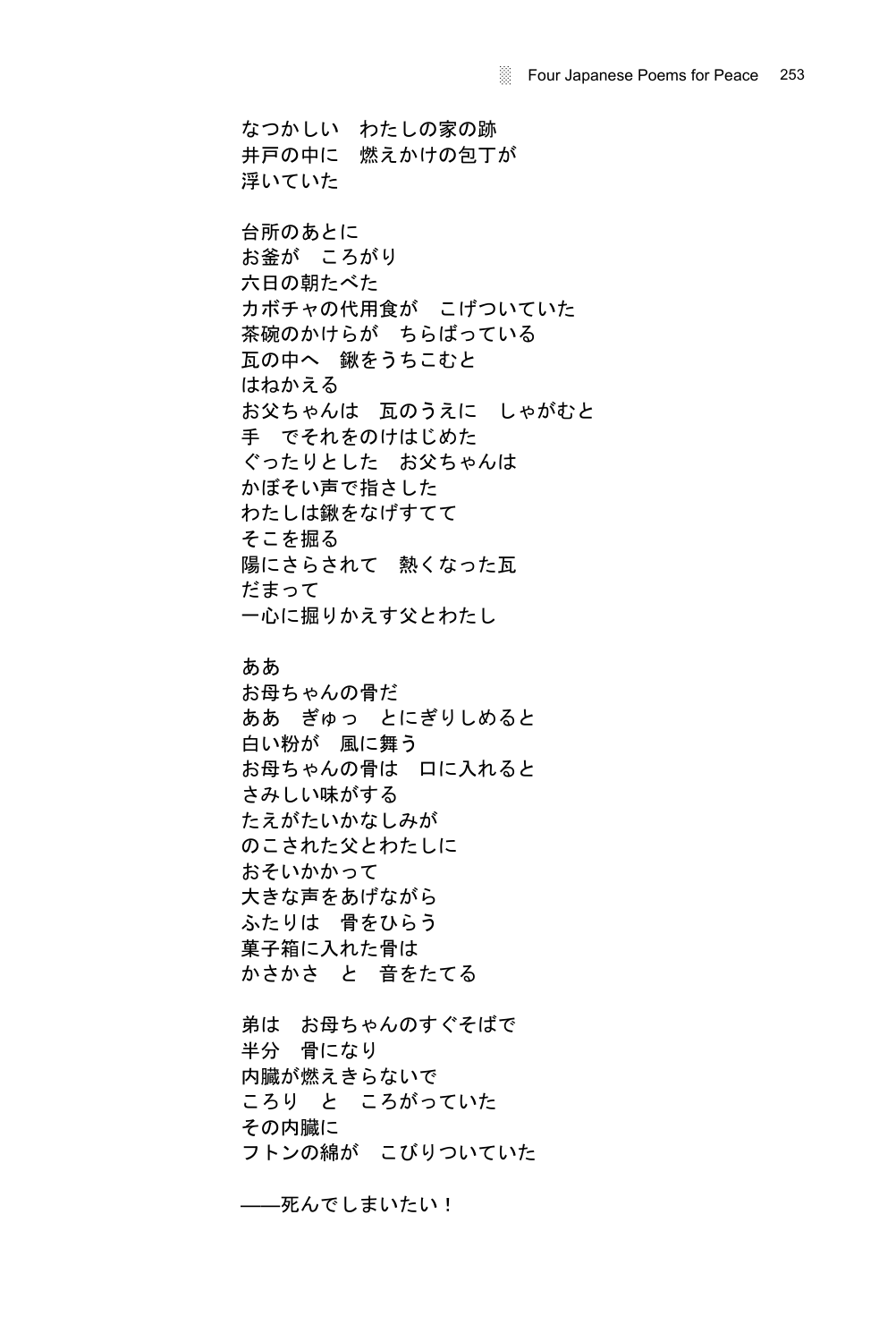お父ちゃんは叫びながら 弟の内臓をだいて泣く 焼跡には鉄管がつきあげ 噴水のようにふきあげる水が あの時のこされた唯一の生命のように 太陽のひかりを浴びる

わたしは ひびの入った湯呑み茶碗に水をくむと 弟の内臓の前においた 父は 配給のカンパンをだした わたしは じっと 目をつむる お父ちゃんは 生き埋めにされた ふたりの声をききながら どうしょうもなかったのだ

それからしばらくして 無傷だったお父ちゃんの体に 斑点がひろがってきた

生きる希望もないお父ちゃん それでも のこされる わたしがかわいそうだと ほしくもないたべ物を 喉にとおす

――ブドウが たべたいなあ ――キウリで がまんしてね

それは九月一日の朝 わたしはキウリをしぼり お砂糖を入れて ジュウスをつくった

お父ちゃんは 生きかえったようだとわたしを見て わらったけれど 泣いているような よわよわしい声

ふと お父ちゃんは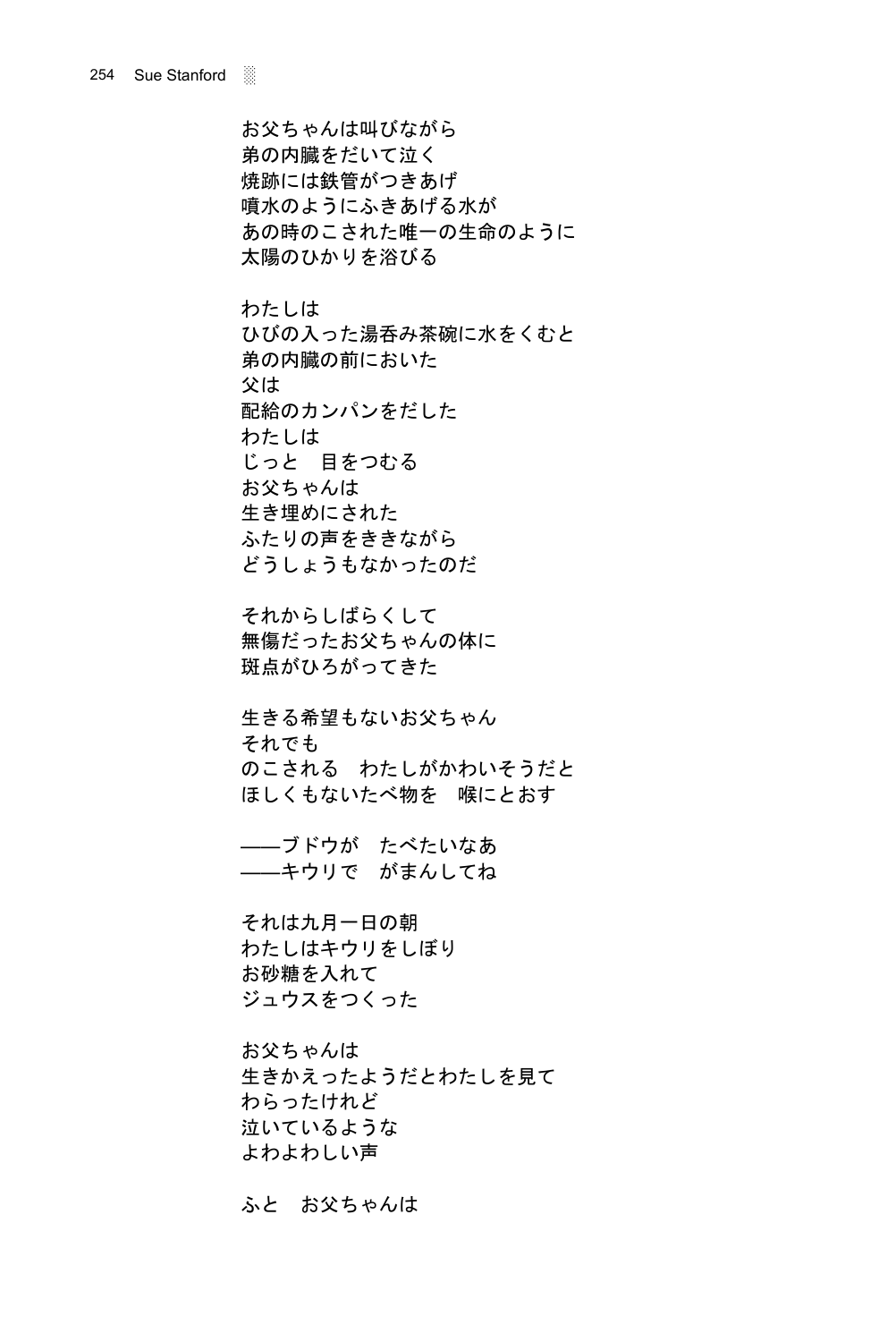虚空をみつめ -風がひどい 嵐がくる……嵐が といった ふーっと大きく息をついた そのまま がっくりとくずれて うごかなくなった

ひと月も たたぬまに わたしは ひとりぼっちになってしまった

涙を流しきった あとの 焦点のない わたしの からだ

前を流れる河を みつめる

うつくしく 晴れわたった ヒロシマの あおい空

2. 'Call to Action' was written by Toge Sankichi, who was within three kilometers of ground zero when the bomb was dropped on Hiroshima. Up until that time he had been a left-leaning minor tanka and haiku poet from a comfortably placed family. Subsequently, he joined the Japan Communist Party. Sankichi's best known poem, 'Give Me Back My Father,' is engraved on a monument dedicated to him in Hiroshima Peace Park. Before he died Sankichi published a collection of poetry documenting the experience of the bombing, the suffering of the victims, and experiences of the peace movement, including brutal attempts by the Occupation to suppress peace rallies in Hiroshima during the Korean War.

# **Call to Action (Toge Sankichi)**

Even now it's not too late. It's not too late for you to rouse the power within you. If you shed ceaseless tears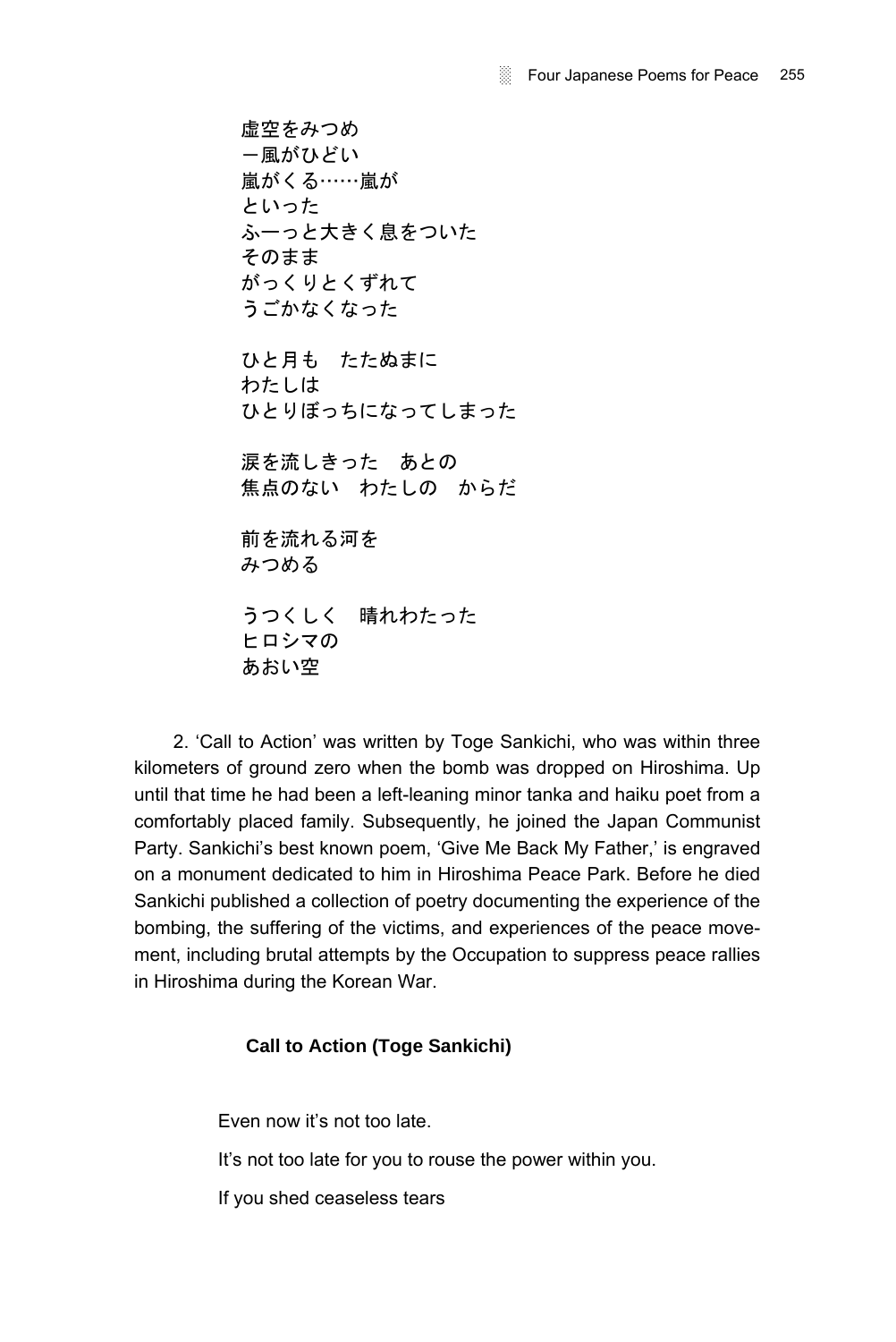from the wound to your heart received when the incandescent flash of that day hit your retina; if even now from that split the bloody pus that curses war steadily pours, giving you the body odour of Hiroshima; if, as the flames pressed closer, you have thrust both hands from under the house and still could not save the little sister who lay writhing in pain; if, without even scorched shreds of clothes to cover your genitals, your raw arms hanging over your breasts, you have staggered on legs naked and swollen with burns, across a blinding desert of rubble on a journey for which nothing can comfort you still the real you can

stretch out those grotesque arms to the many similar arms and, if it seems like that flash might fall again, hold up the accursed sun even now it's not too late

you can block with your back, branded with death, the tear ducts of the compassionate who are sick of war, but stand immobilised; you can grasp resolutely those timid dangling hands in your raw palms. Yes even now it is not too late.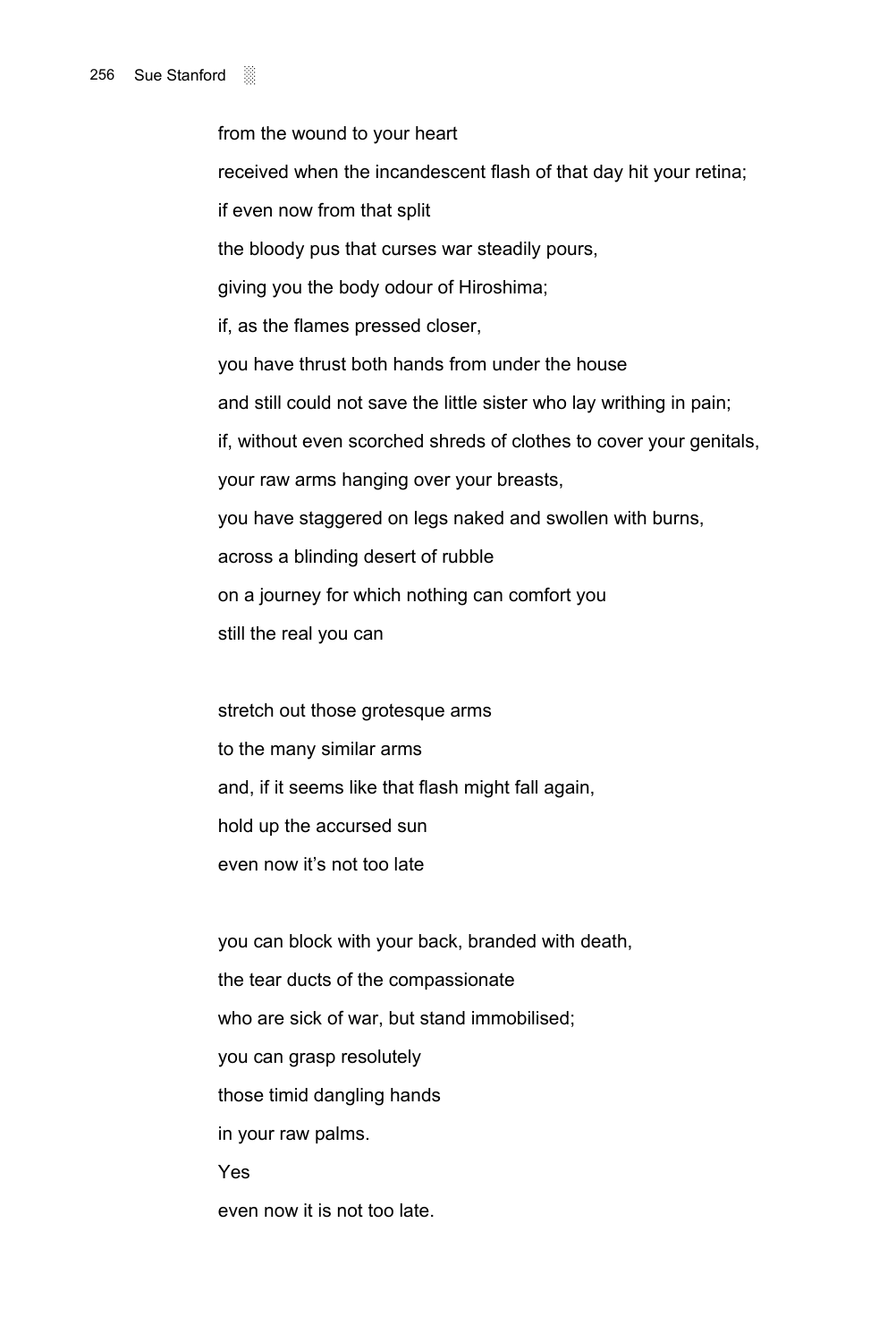呼びかけ 味三吉

いまでもおそくはない

あなたのほんとうの力をふるい起すのはおそく はない

あの日、網膜を灼く閃光につらぬかれた心の痛 手から

したたりやまぬ涙をあなたがもつなら

いまもその裂目から、どくどくと戦争を呪う血 膿をしたたらせる

ひろしまの体臭をあなたがもつなら

焔の迫ったおも屋の下から

両手を出してもがく妹を捨て

焦げた衣服のきれはしで恥部をおおうこともな く

赤むけの両腕をむねにたらし

火をふくんだ裸足でよろよろと

照り返す瓦礫の沙漠を

なぐさめられることのない旅にさまよい出た

ほんとうのあなたが

その異形の腕をたかくさしのべ おなじ多くの腕とともに また墜ちかかろうとする 呪いの太陽を支えるのは いまからでもおそくはない

戦争を厭いながらたたずむ すべての優しい人々の涙腺を 死の烙印をせおうあなたの背中で塞ぎ おずおずとたれたその手を あなたの赤むけの両掌で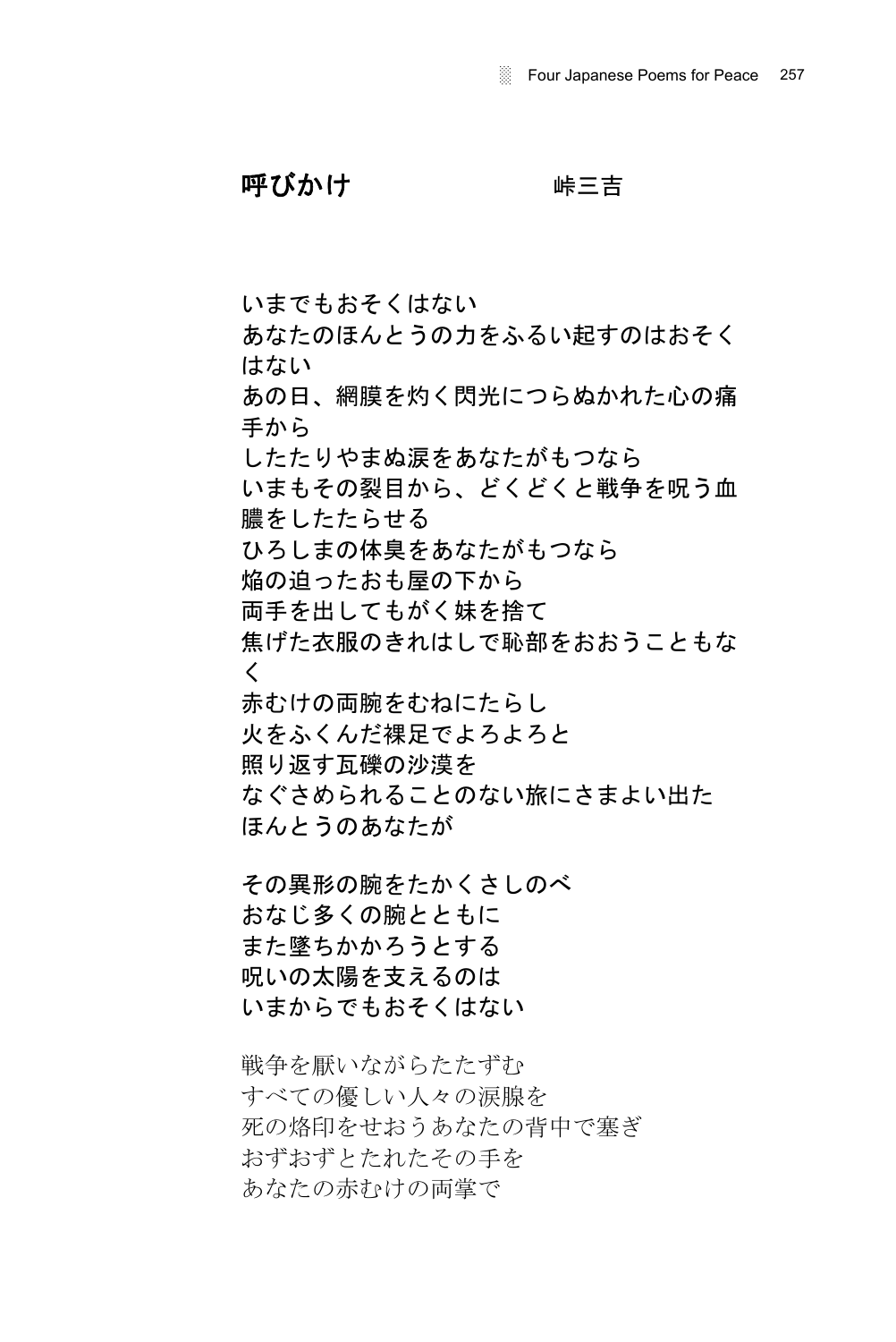しっかりと握りあわせるのは さあ いまでもおそくはない

3. Trained as a pharmacist, Ibraragi Noriko witnessed the fire bombing of Tokyo. After the war, she made a name for herself as a poet, awardwinning playwright and writer of children's stories. Two of her poems are presented here, and the second, 'June,' gives some insight into the dreams and hopes for the future still held by Japanese on the left in the post-war era.

## **When I was at my Prettiest (Ibraragi Noriko)**

When I was at my prettiest the houses were noisily collapsing, and from a dreadful place I saw the blue sky and stuff.

When I was at my prettiest lots of people died around me in factories, out at sea, on nameless islands and I lost out on my chance to be fashionable.

When I was at my prettiest no one kindly brought me presents. The boys knew only how to salute. Leaving nothing but their lovely glances behind they all rushed off.

When I was at my prettiest my head was empty. My heart was hard. Only my arms and legs shone like chestnuts.

When I was at my prettiest my country lost the war. Can you believe such a stupid thing happened? With the sleeves of my blouse rolled up I plodded round the mean little town.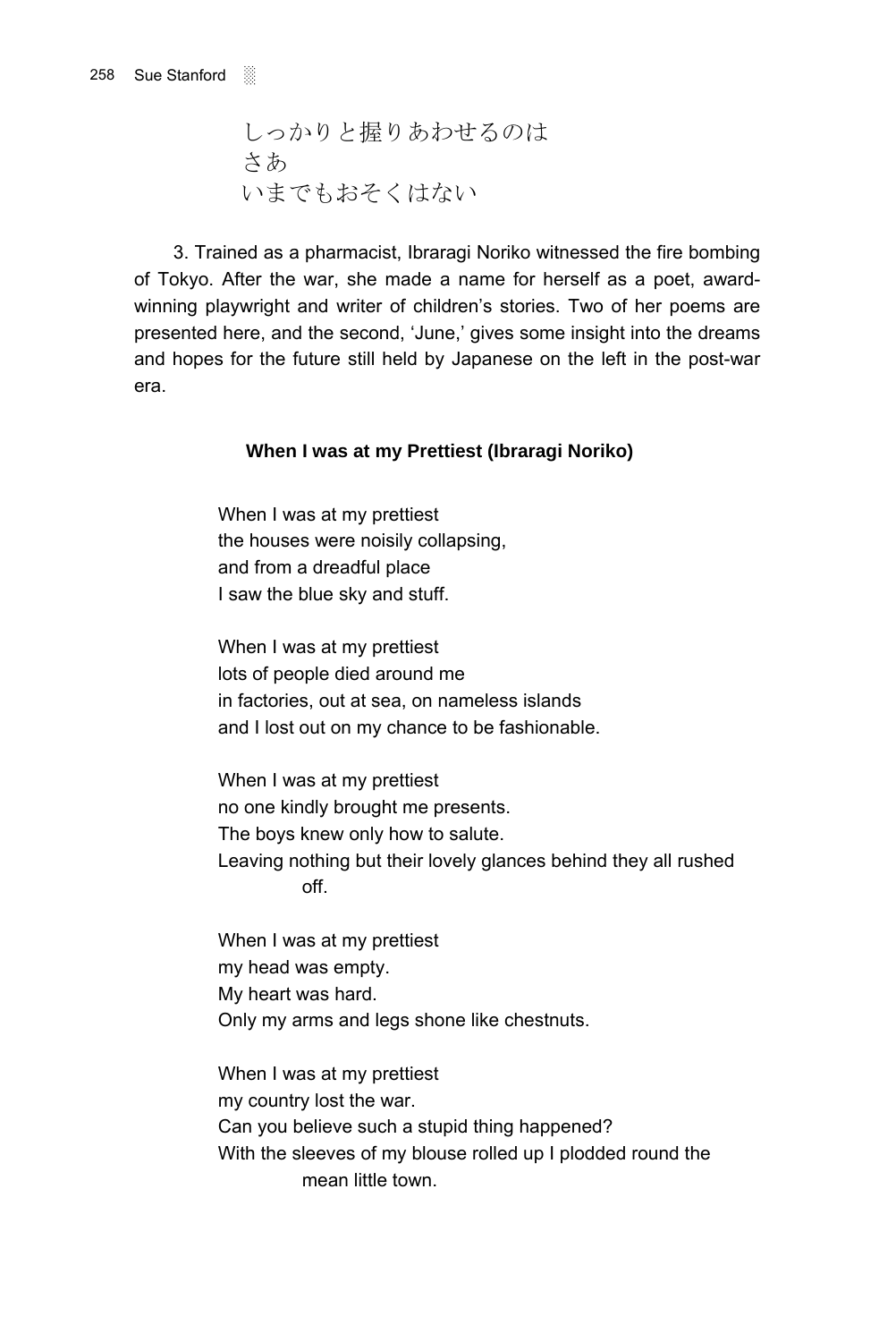When I was at my prettiest jazz overflowed the radio, and dizzy as when I broke the no smoking rule I drank in the sweet music of another country.

When I was at my prettiest I was very unhappy. I was totally inconsistent. I was awfully lonely.

So I decided to try and live a long life, like that French artist Rousseau, who, in his old age, painted pictures that were truly beautiful.

# わたしが一番きれいだったとき 茨木のり子

わたしが一番きれいだったとき 街々はがらがら崩れていって とんでもないところから 青空なんかが見えたりした

わたしが一番きれいだったとき まわりの人達が沢山死んだ 工場で 海で 名もない島で わたしはおしゃれのきっかけを落してしまった

わたしが一番きれいだったとき だれもやさしい贈物を捧げてはくれなかった 男たちは挙手の礼しか知らなくて きれいな眼差だけを残し皆発っていった

わたしが一番きれいだったとき わたしの頭はからっぽで わたしの心はかたくなで 手足ばかりが栗色に光った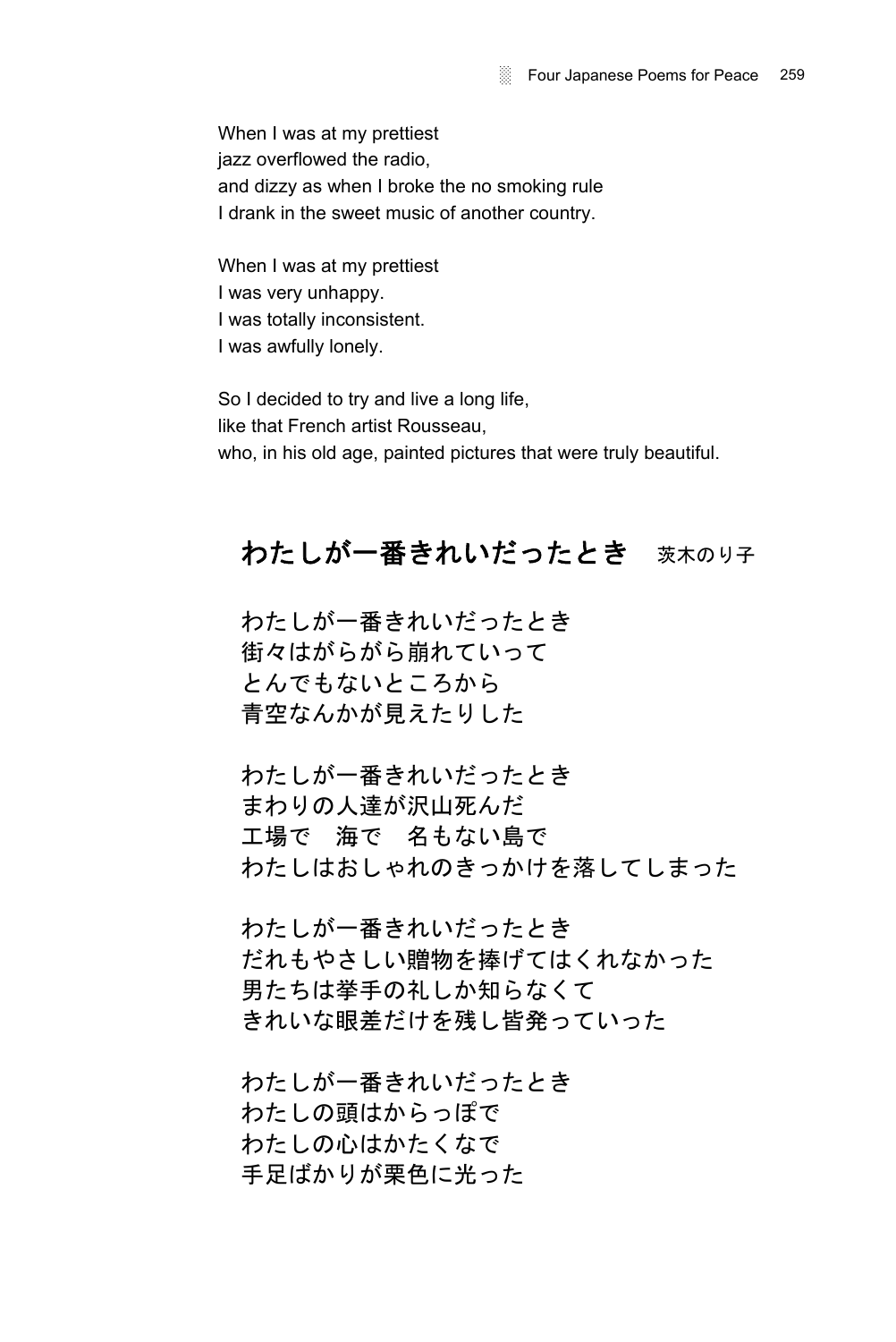わたしが一番きれいだったとき わたしの国は戦争で負けた そんな馬鹿なことってあるものか ブラウスの腕をまくり卑屈な町をのし歩いた

わたしが一番きれいだったとき ラジオからはジャズが溢れた 禁煙を破ったときのようにくらくらしながら わたしは異国の甘い音楽をむさぼった

わたしが一番きれいだったとき わたしはとてもふしあわせ わたしはとてもとんちんかん わたしはめっぽうさびしかった

だから決めた できれば長生きすることに 年取ってから凄く美しい絵を描いた フランスのルオー爺さんのようにね

# **4. June (Ibaragi Noriko)**

Isn't there somewhere a beautiful village where, when day's work is over, there's a measure of rye wine, where the hoes are left standing, the bamboo baskets left lying, as both men and women down a generous cup?

Isn't there somewhere a beautiful town, where edible fruit hangs down from the street trees right into the distance; and the violet of twilight is full of the friendly uproar of youngsters?

Isnít there somewhere the beautiful strength of people living together in the same era, a warmth and an irony and even an anger, that can be a creative force in the world?